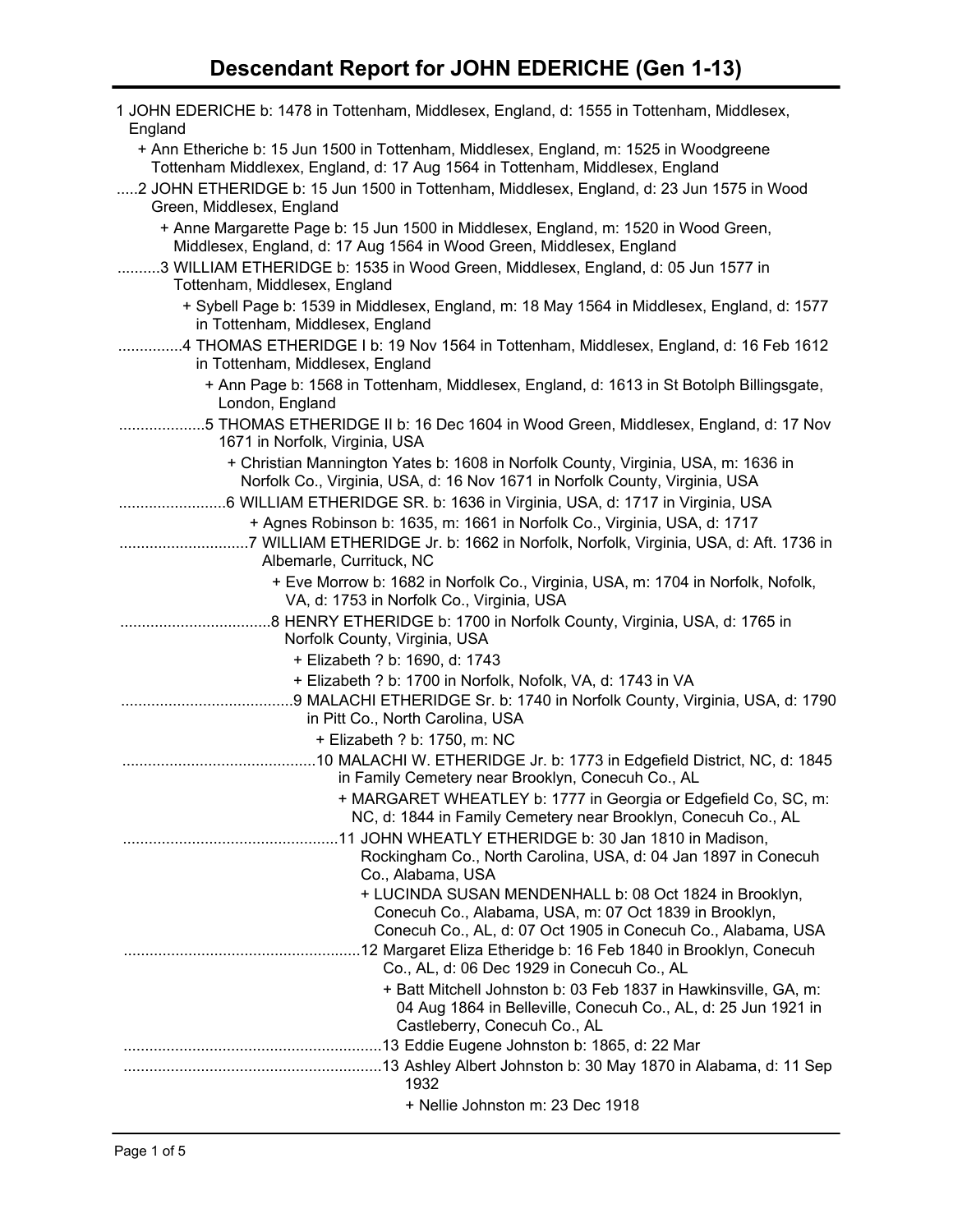| Cemetary, Castleberry, Conecuh Co., AL                                                                                                                               |
|----------------------------------------------------------------------------------------------------------------------------------------------------------------------|
| + Allen Page m: 02 Feb 1896                                                                                                                                          |
| 13 Bessie L. Johnston b: 23 Dec 1875 in Alabama, d: 27 Nov<br>1939 in Conecuh Co., AL                                                                                |
| + Watkins J. Castleberry b: 13 Sep 1863, m: 16 Jun 1889, d:<br>04 Apr 1918 in Hamden Ridge Methodist Church, Conecuh<br>Co., AL                                      |
| Co., AL                                                                                                                                                              |
| + Charlie Holland b: 09 Nov 1880, m: 03 Feb 1907, d: 17 Oct<br>1928 in Holland Cemetery, Conecuh County, AL                                                          |
| Conecuh Co., AL                                                                                                                                                      |
| + Mack Thomas Johnston Jr. b: 16 Oct 1866, m: 09 Jun 1907,<br>d: 05 Jan 1955 in Jeff Johnston Cemetery, North of Co. Rd<br>#6 Johnsonville, Conecuh Co., AL          |
| in Auburn, Lee Co., AL                                                                                                                                               |
| + Cherrie Belle Jones b: 30 Jul 1897 in Newton, Dale,<br>Alabama, m: 22 Sep 1915 in Married by her father Rev. J.<br>W. Jones, d: 26 May 1988 in Auburn, Lee Co., AL |
| .13 Carrie Valentine Johnston b: 14 Feb 1885 in Alabama, d: 28<br>Jan 1971 in Milton Santa Rosa, FL                                                                  |
| + Otis Ashley Bradberry b: 04 Jul 1882 in Tunnel Springs,<br>Monroe Co., AL, m: 27 Mar 1903, d: 04 Mar 1933 in<br>Hamden Ridge Methodist Church, Conecuh Co., AL     |
| Co., AL                                                                                                                                                              |
| + Mack Thomas Johnston Sr. b: 17 Jul 1834, m: 22 Nov 1858, d:<br>22 Jun 1906 in Conecuh Co., AL                                                                      |
| 13 William Yancy Johnston b: 12 Oct 1859, d: 26 Jun 1927 in Jeff<br>Johnston Cemetery, North of Co. Rd #6 Johnsonville,<br>Conecuh Co., AL                           |
| + Mary Rebecca Turk m: 16 Mar 1892                                                                                                                                   |
| Jeff Johnston Cemetery, North of Co. Rd #6 Johnsonville,<br>Conecuh Co., AL                                                                                          |
| + Bobbie Howard Davidson b: 10 Feb 1865, m: 28 Mar 1888,<br>d: 01 Oct 1939 in Jeff Johnston Cemetery, North of Co. Rd<br>#6 Johnsonville, Conecuh Co., AL            |
| Johnston Cemetery, North of Co. Rd #6 Johnsonville,<br>Conecuh Co., AL                                                                                               |
| Conecuh Co., AL                                                                                                                                                      |
| + Sarah Allen Turk b: 04 Oct 1867 in Conecuh Co., AL, m: 23<br>Dec 1886 in Nadarva, Monroe Co., AL, d: 16 Jan 1957 in<br>Conecuh Co., AL                             |
| Jeff Johnston Cemetery, North of Co. Rd #6 Johnsonville,                                                                                                             |
| Conecuh Co., AL<br>+ Maggie Lucille Johnston b: 15 Mar 1881, m: 09 Jun 1907, d:<br>16 May 1941 in Conecuh Co., AL                                                    |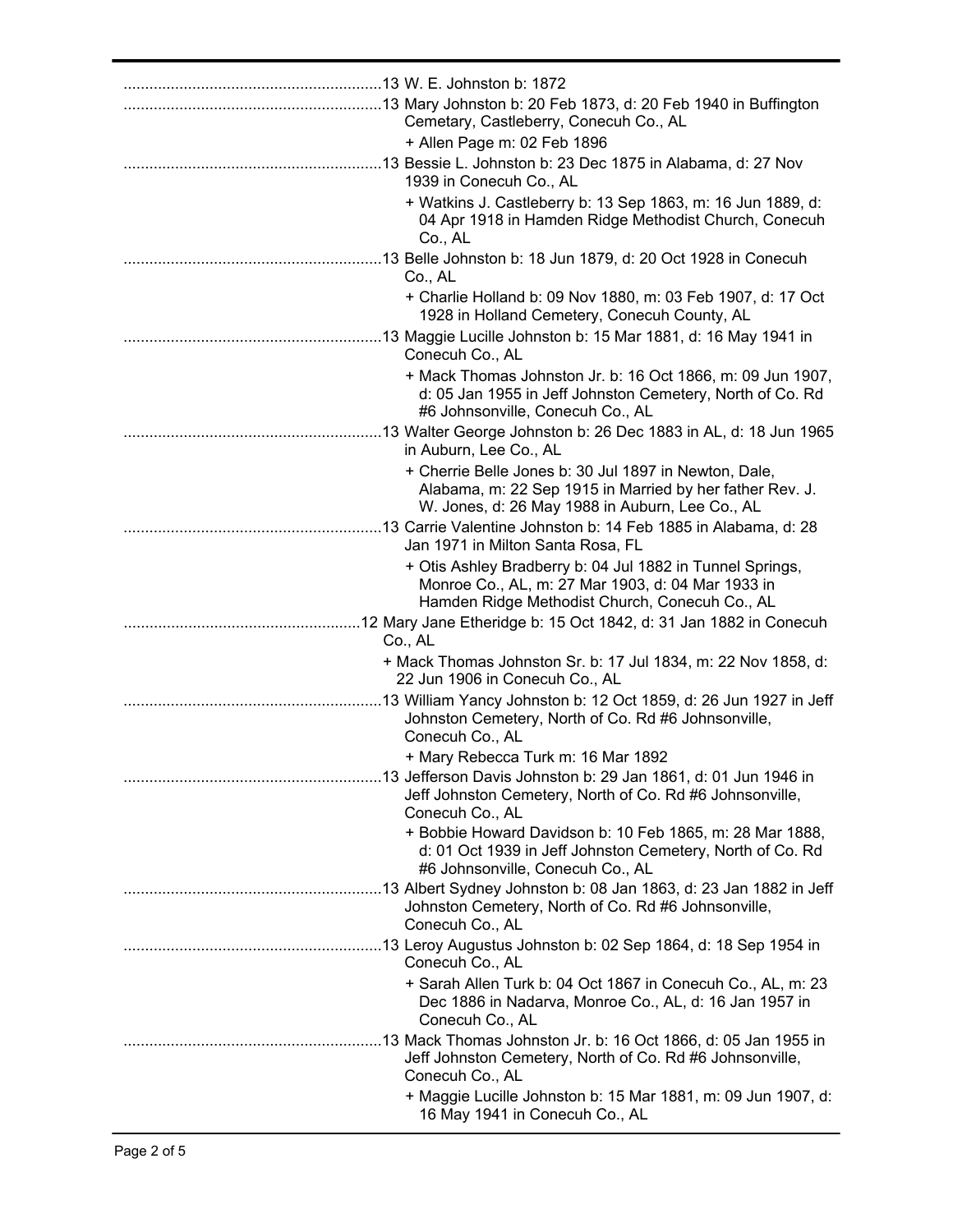| Co., AL, d: 02 Dec 1904 in Conecuh Co., AL                                                                                            |
|---------------------------------------------------------------------------------------------------------------------------------------|
| + Sarah Adelaide Darby b: 13 Mar 1848 in Sparta, AL, m: 29 Dec<br>1868 in Conecuh Co., AL                                             |
|                                                                                                                                       |
|                                                                                                                                       |
| + J. Matthew Brooks m: 03 Apr 1894                                                                                                    |
|                                                                                                                                       |
| + Hattie Brown m: 21 Aug 1904 in Conecuh Co., AL                                                                                      |
|                                                                                                                                       |
| + James Stewart m: 24 Feb 1904 in Conecuh Co., AL                                                                                     |
| Co., AL, d: 22 Nov 1920 in Conecuh Co., AL                                                                                            |
| + John Absolom McCreary b: 11 Nov 1832 in Conecuh Co., AL,<br>m: 24 Dec 1871 in Conecuh Co., AL, d: 26 Apr 1909 in<br>Conecuh Co., AL |
|                                                                                                                                       |
| Conecuh Co., AL                                                                                                                       |
| Alberquerque, Bernalillo Co., NM                                                                                                      |
| + Augusta Evans Crum m: 16 Apr 1896                                                                                                   |
| Deming, Luna Co., NM                                                                                                                  |
| + Pauline Lazenby m: 24 Jun 1904                                                                                                      |
| 13 Estelle McCreary b: 29 Jul 1878, d: 04 Aug 1949 in Magnolia<br>Cemetary, Evergreen, Conecuh Co., AL                                |
| + John Thomas Gilliard b: 15 Sep 1878, m: 26 Nov 1901, d: 07<br>Sep 1945 in Magnolia Cemetary, Evergreen, Conecuh Co.,<br>AL          |
|                                                                                                                                       |
| + Elmer B. Donald m: 08 Jul 1904                                                                                                      |
| d: 1940 in Arkadelphia, Clark Co., AR                                                                                                 |
| + William Elihu Liverman b: 30 Nov 1849 in Tuscaloosa, AL, m:<br>19 Oct 1876 in Arkadelphia, Clark Co., AR                            |
| Chesterfield Co., SC                                                                                                                  |
| + Robert C. Daniel m: 16 Sep 1904                                                                                                     |
|                                                                                                                                       |
|                                                                                                                                       |
| Co., AL, d: 23 Dec 1918 in Pensacola, Escambia Co., FL                                                                                |
| + Nancy Ella Bradley b: 08 Apr 1852 in Belleville, Conecuh Co.,<br>AL, m: 12 Oct 1871 in Belleville, Conecuh Co., AL, d: 16 Feb       |
| 1920 in Pensacola, Escambia Co., FL                                                                                                   |
|                                                                                                                                       |
| + ? Phillips                                                                                                                          |
| + ? Fuller                                                                                                                            |
|                                                                                                                                       |
| + ? Hainje                                                                                                                            |
| May 1930 in Belleville United Methodist Church, Belleville,                                                                           |
| Conecuh Co., AL                                                                                                                       |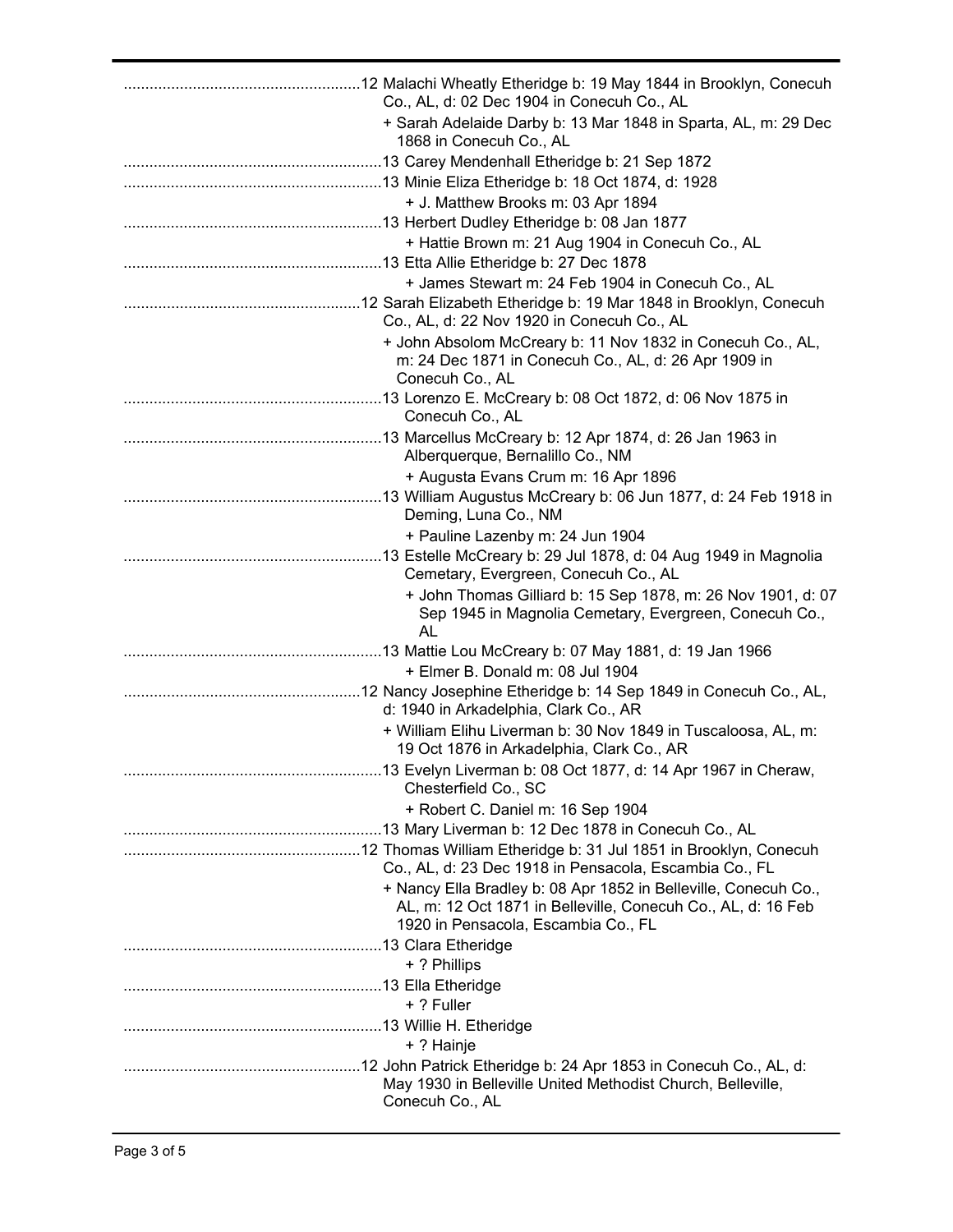| Conecuh Co., Alabama, USA, d: 27 Oct 1931 in Conecuh Co.,<br>Alabama, USA                                                                                                                      |
|------------------------------------------------------------------------------------------------------------------------------------------------------------------------------------------------|
| + MARGARET DONALD BURNETT b: 31 Dec 1877 in Pollard,<br>Escambia Co., Alabama, USA, m: 30 Dec 1896 in Belleville,<br>Conecuh Co., Alabama, USA, d: 20 Feb 1950 in Conecuh Co.,<br>Alabama, USA |
| .13 Walter Malachi Etheridge b: 07 Jul 1898 in London, AL, d: 19<br>Mar 1978 in Pensacola, Escambia, Florida, USA                                                                              |
| + Amy Peak Mellinger b: 17 Jun 1909 in London, AL, m: 30<br>Oct 1934 in Castleberry, Conecuh Co., Alabama, USA, d: 27<br>Jun 1990 in Pensacola, Escambia Co., FL                               |
| Co., Alabama, USA, d: 30 Jun 1926 in Conecuh Co., AL                                                                                                                                           |
| Conecuh Co., Alabama, USA, d: 03 Aug 1974 in Mobile Co.,<br>Alabama, USA                                                                                                                       |
| + Frances Catherine Salter b: 17 Aug 1913 in Repton,<br>Conecuh Co., AL, m: 21 Aug 1934 in Conecuh Co., AL, d:<br>Unknown in California                                                        |
| Co., Alabama, USA, d: 07 Feb 1970 in Mobile Co., Alabama,<br><b>USA</b>                                                                                                                        |
| + James Calvin Barber b: 14 Mar 1886 in Hickory, MS, m: 31<br>Mar 1929 in Methodist Church, Castleberry, AL, d: 08 Jul<br>1964 in Mobile Co., AL                                               |
| 13 FRANCES LEIGH ETHERIDGE b: 26 Jul 1909 in Belleville,<br>Conecuh Co., Alabama, USA, d: 11 Dec 1992 in Mobile,<br>Alabama, USA                                                               |
| + CHRISTOPER COLUMBUS BEASLEY b: 10 Jan 1893 in<br>Hamden Ridge, Conecuh Co., AL, m: 10 Oct 1933 in Milton,<br>Santa Rosa, Florida, USA, d: 31 Mar 1960 in Montgomery,<br>Alabama, USA         |
| Co., AL, d: 25 Mar 1930                                                                                                                                                                        |
| + Anna Coker Lide b: Abt. 1857                                                                                                                                                                 |
| 13 John Wheatley Etheridge b: 1904 in Castleberry, Conecuh<br>Co., AL, d: 14 Feb 1930 in Long Beach, CA                                                                                        |
| Conecuh Co., AL, d: 15 Dec 1948 in Mobile, Mobile Co., AL                                                                                                                                      |
| Conecuh Co., AL, d: 25 Mar 1982 in Tallahassee, Leon Co., F                                                                                                                                    |
| + Ann Briski m: 1936                                                                                                                                                                           |
| City Bay, FL, d: 08 Oct 1986 in Panama City Bay, FL                                                                                                                                            |
| d: Sep 2008 in Panama City Bay, FL                                                                                                                                                             |
| + Martha A. Smith b: Abt. 1857, m: 18 Dec 1902 in Conecuh Co.,<br>AL                                                                                                                           |
| Co., AL, d: 27 May 1950 in Conecuh Co., AL                                                                                                                                                     |
| + John Samuel Bradley b: 18 Sep 1861 in Belleville, Conecuh<br>Co., AL, m: 29 Apr 1890 in Belleville, Conecuh Co., AL, d: 08<br>Nov 1930 in Conecuh Co., AL                                    |
|                                                                                                                                                                                                |